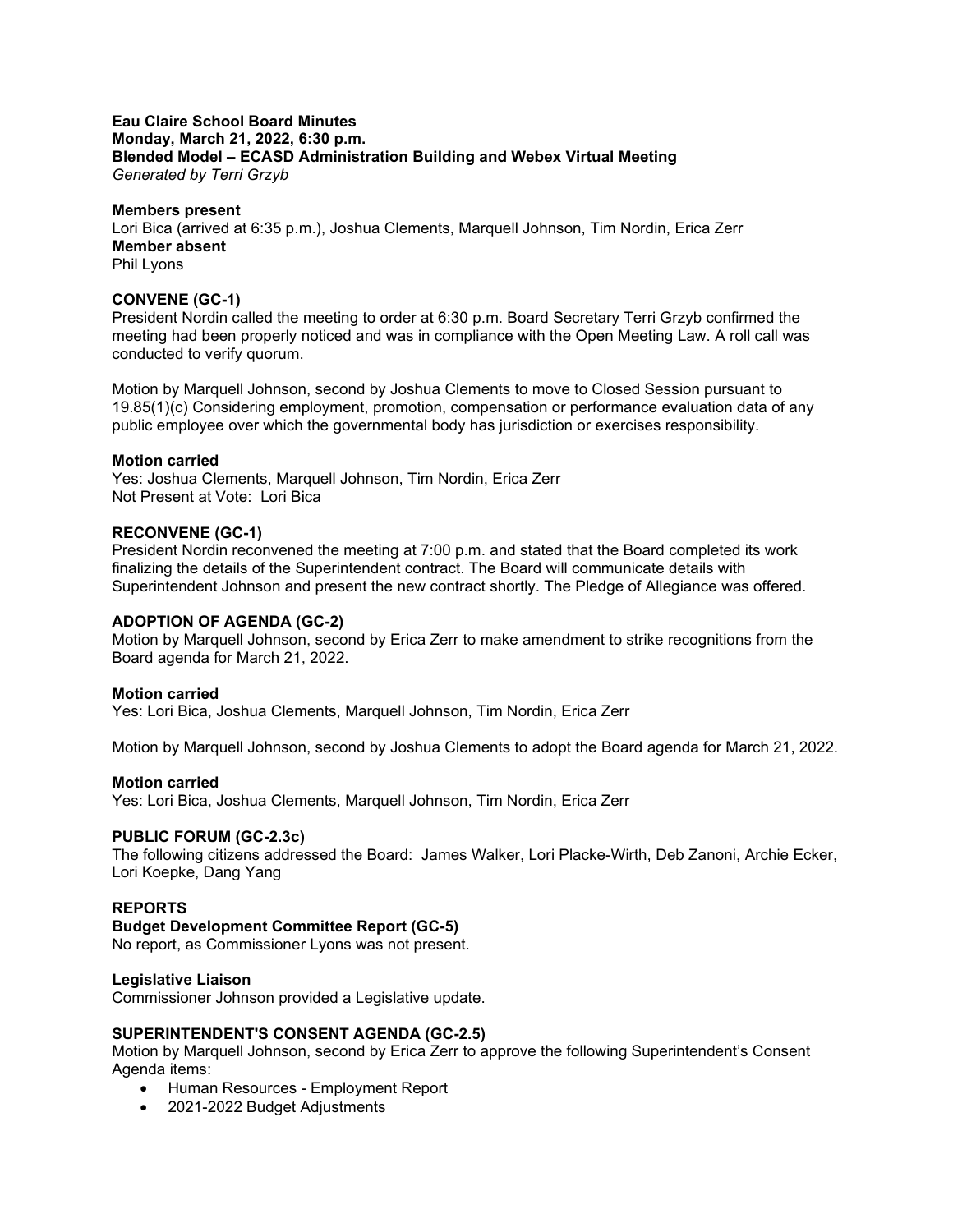- Gifts in the amount of \$9,673.93 for the period of February 1, 2022, through February 28, 2022
- Payment of all bills in the amount of \$5,760,952.15 and net payroll in the amount of \$4,218,391.25 for the period of February 1, 2022, through February 28, 2022.
- Financial Report February 2022
- 5-Year Capital Project Bids

# **Motion carried**

Yes: Lori Bica, Joshua Clements, Marquell Johnson, Tim Nordin, Erica Zerr

Superintendent Johnson announced that Jennifer Kish will be joining the ECASD as the new principal at Lakeshore Elementary for the 2022-2023 school year.

# **BOARD'S CONSENT AGENDA (GC-2.5)**

Motion by Erica Zerr, second by Marquell Johnson to approve the following Board Consent Agenda Items:

- Minutes of Closed Session March 7, 2022
- Minutes of Board Meeting March 7, 2022
- Base Wage Increase Approval for Non-Affiliated and Hourly Staff

#### **Motion carried**

Yes: Lori Bica, Joshua Clements, Marquell Johnson, Tim Nordin, Erica Zerr

# **MATTERS RESERVED FOR BOARD ACTION**

Motion by Marquell Johnson, second by Erica Zerr to recess for 10 minutes due to technical issues.

Motion carried

Yes: Lori Bica, Joshua Clements, Marquell Johnson, Tim Nordin, Erica Zerr

President Nordin reconvened the meeting at 7:55 p.m.

Tanya Lewison with USI Insurance Services presented information regarding the 2022-2023 Health and Dental Insurance Renewal Rates. Comparisons and Options of Plans 1, 2, and 3 were discussed. Dates for informational session were presented for retirees. No changes to dental premiums. Discussion and questions followed.

Motion by Tim Nordin, second by Erica Zerr to approve Option 2 as presented for the 2022-23 Health and Dental Insurance Renewal.

#### **Motion carried**

Yes: Lori Bica, Joshua Clements, Tim Nordin, Erica Zerr Abstain: Marquell Johnson

#### **MONITORING DISTRICT RESULTS**

Superintendent Johnson presented the OE-9 Communication with the Board final report. Discussion and questions followed.

Motion by Erica Zerr, second by Marquell Johnson to approve the monitoring report for OE-9 Communication with the Board.

#### **Motion carried**

Yes: Lori Bica, Joshua Clements, Marquell Johnson, Tim Nordin, Erica Zerr

Commissioner Clements gave a recap for writing summary statement.

# **BOARD DEBRIEF (GC-2.3)**